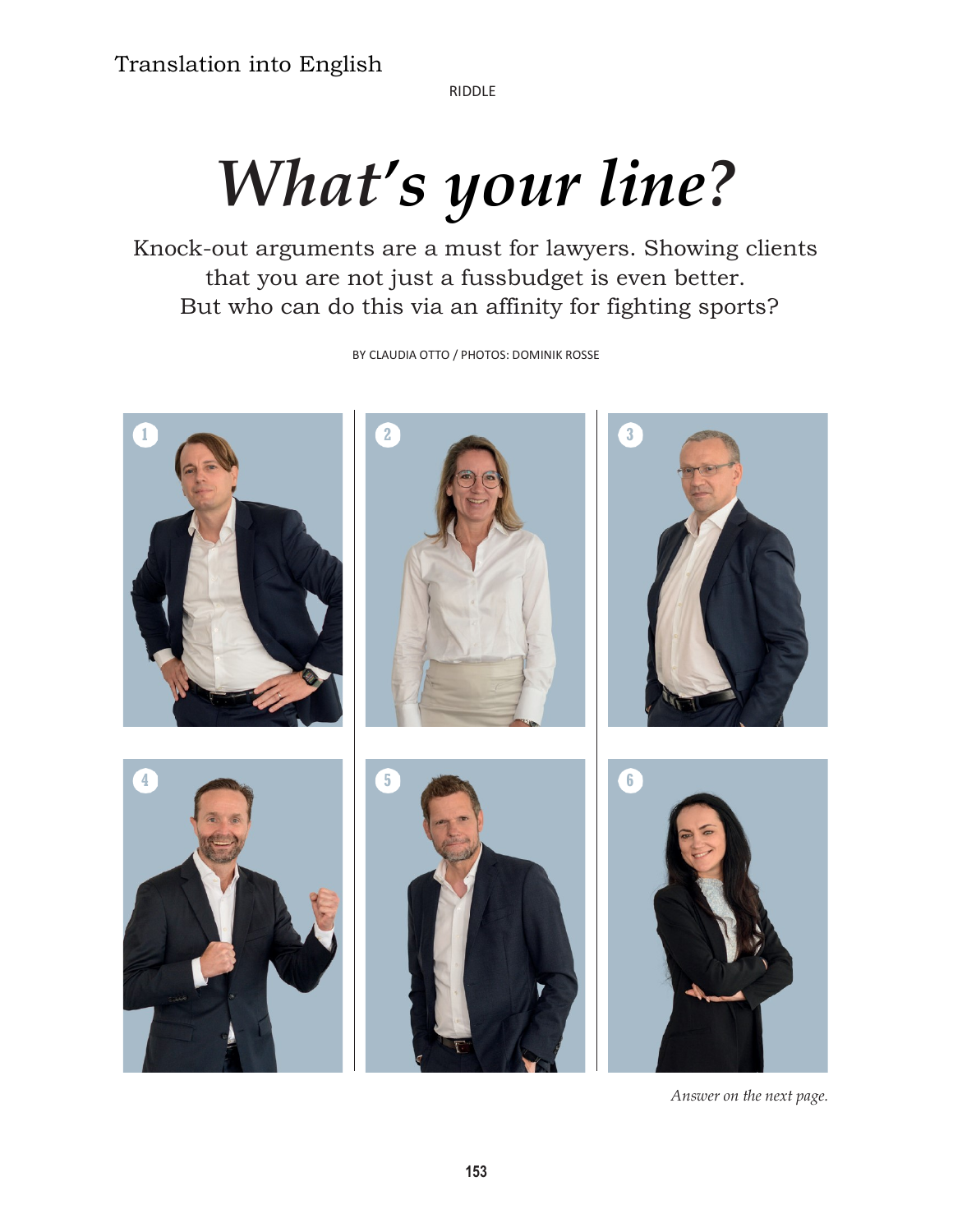## Translation into English

RIDDLE

## The solution:

He has the world's largest collection of boxing art.



the Las Vegas airport and Hollywood stars like Robert De Niro and Ben Affleck are making the rounds, you know a mega event is underway. This was the case in 2015 with the fight between superstars Floyd Mayweather and Manny Pacquiao (pictured). Right in the thick of things: Ingo Wegerich, actually a capital markets

stranger to the boxing world. The former national runnerup in Karate has a boxing art collection larger than any other. Almost all official boxing paintings of modern times, like the one of the mega-fight in Las Vegas, were painted by Richard T Slone, himself a former boxer and the most famous artist of the scene. And almost all of them

office, they fill entire hallways, and there are ever more of them. Wegerich also wants to gain acceptance for the paintings in the art world and has built up a small Instagram empire as a first step. Among his followers are also many of his clients.

azur wishes to thank the Luther team in Frankfurt and Cologne for their participation: From left to right: Achim Braner, Dr. Stefanie Hellmich, Ingo Wegerich, Torsten Schneider, Stephan Gittermann, Elena Recklin.